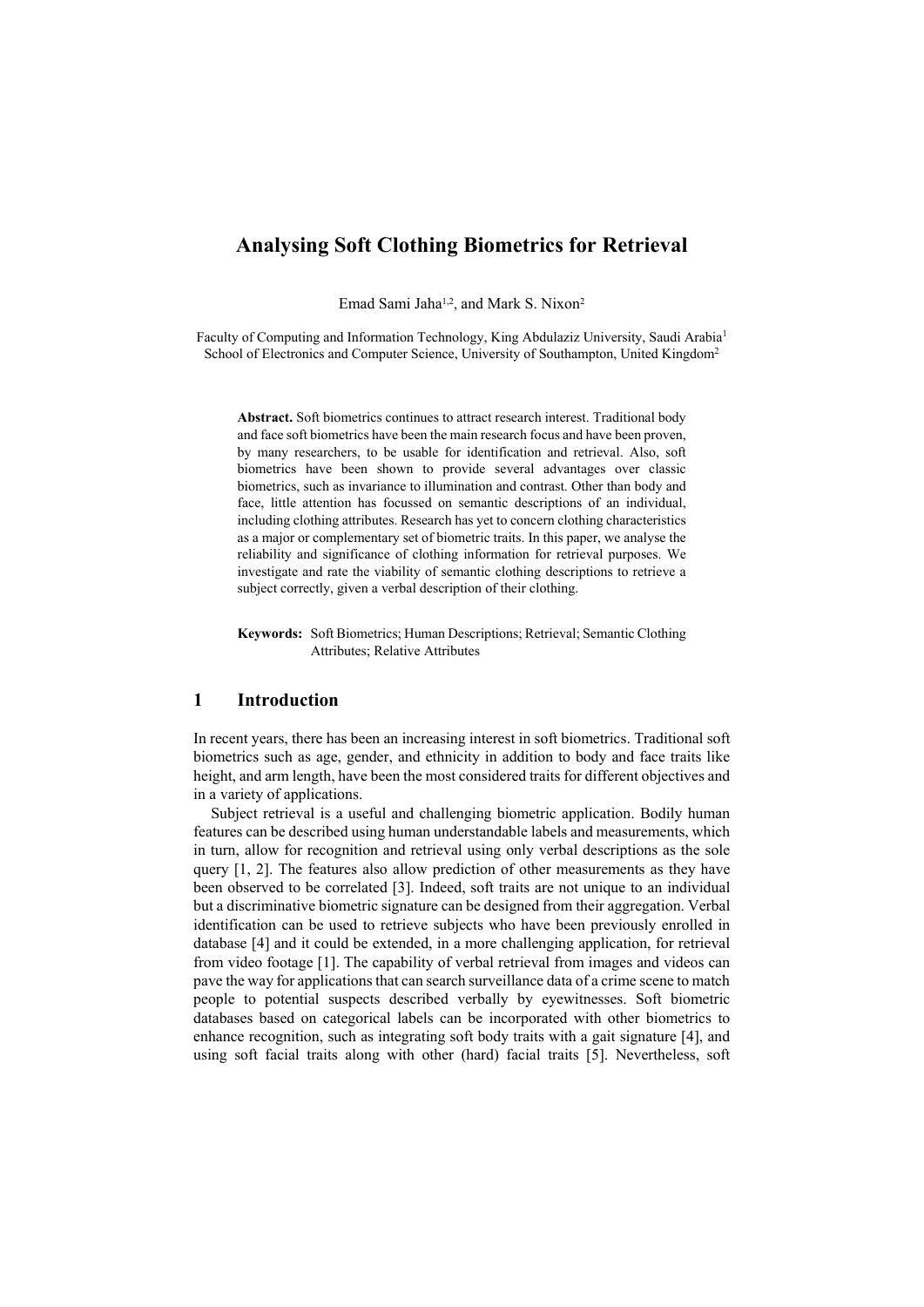comparative labels have been demonstrated to be more successful in representing the slight differences between people in bodily descriptions [1]. Facial marks, for instance, can be automatically detected and ascribed to be used as micro soft traits to supplement primary facial features for improved face recognition and fast retrieval, besides they may enable matching with low resolution or partial images [6, 7]. For surveillance purposes, different forms of soft biometrics take place in various means of applications and scenarios [1, 8, 9].

Human clothes are a predominant visible characteristic of the person's appearance. However, clothing has rarely been adopted for representing soft biometric traits for an individual and has been considered unlikely to be a clue to identity [10]. Clothing can reflect some cues regarding social status, lifestyle and cultural affiliation. In addition, clothing encodes more information about an individual, beyond just their visual appearance [10]. There are few research studies associated with using clothing for biometric purposes [2, 5, 9, 11, 12]. The majority of existing research employs computer vision algorithms and machine learning techniques to extract and use visual clothing descriptions in applications including: online person recognition [5, 11]; semantic attributes for re-identification [13]; detecting and analysing semantic descriptions (labels) of clothing colours and types to supplement other bodily and facial soft attributes in automatic search and retrieval [9]; and utilizing some clothing attributes like colour [14] and style to improve the observation and retrieval at a distance in surveillance environments [2]. Even with images captured on different days, there remains sufficient information to compare and establish identity, since clothes are often re-worn or a particular individual may prefers a specific clothing style or colour [15]. Clothing descriptions like indicative colours and decorations could be utilized to supplement other behavioural biometrics like human motion pattern, hence they can form a biometric fingerprint that serves as a person's identifier [11].

This research aims to investigate the capability of soft clothing traits towards reinforcing biometric signatures. We have previously studied the identification capability of these new measures [16]. This paper focusses on using clothing to enable accurate subject retrieval, and the efficacy of the clothing labels. Furthermore, a set of experiments validates and evaluates the retrieval performance of clothing-based techniques and the new sets of clothing labels. We outline and discuss their retrieval performance, measured by a set of evaluation metrics. The main contributions of this paper comprise:

- extended analysis and investigation of reliability and significance of proposed categorical and comparative soft clothing traits;
- new soft clothing-based biometric techniques for subject retrieval; and
- detailed retrieval assessment and comparison of soft clothing approaches.

Section 2 outlines the proposed semantic attributes and their labels. Section 3 explains the mechanism used for data collection and clothing database design. Section 4 introduces soft clothing biometrics. Section 5 demonstrates clothing information analysis. Section 6 describes subject retrieval using soft clothing biometrics. Finally, Section 7 concludes the paper and discusses future work.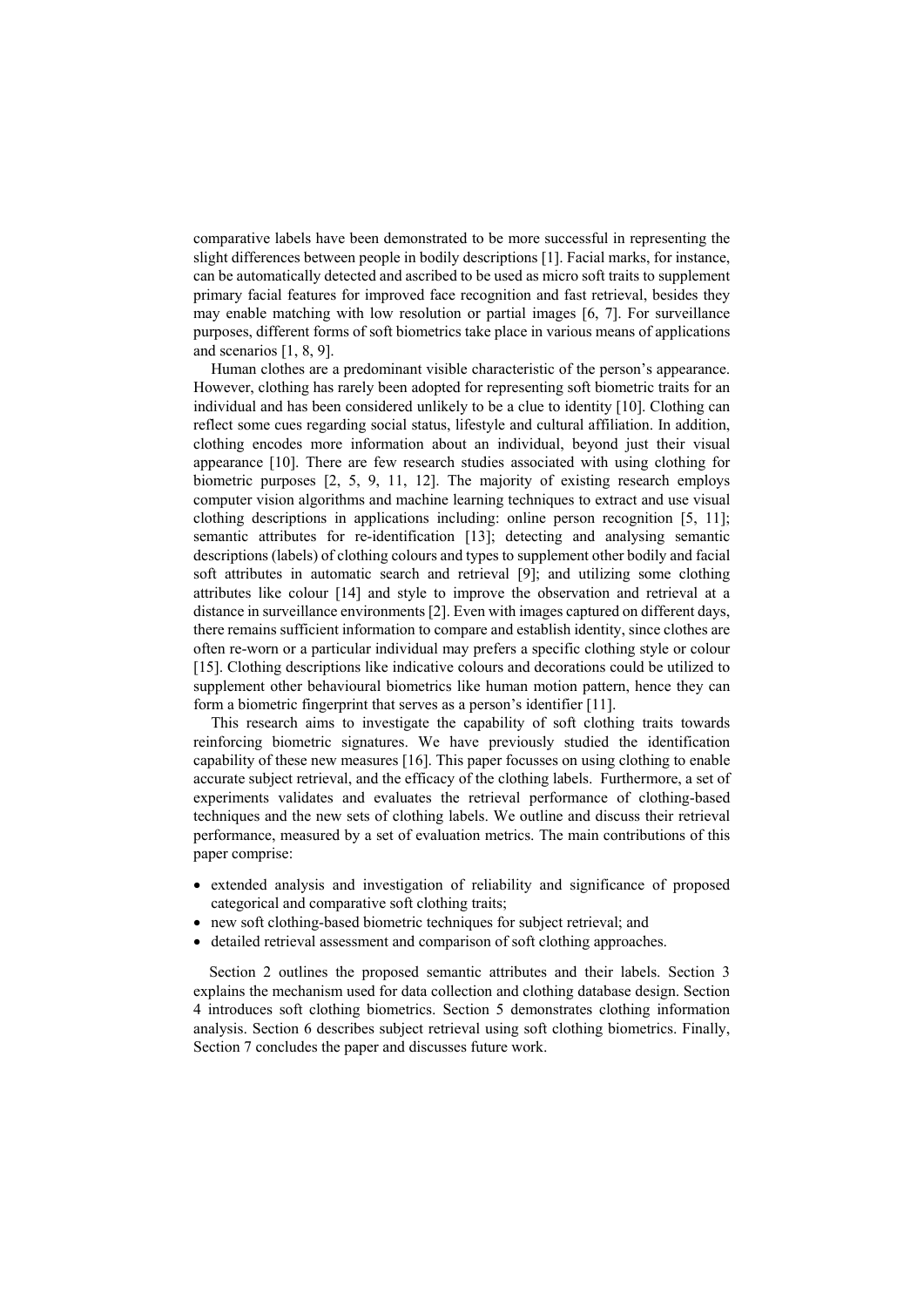| <b>Body zone</b>             | <b>Semantic Attribute</b>          | <b>Categorical Labels</b>                                         | <b>Comparative Labels</b>                             |  |  |
|------------------------------|------------------------------------|-------------------------------------------------------------------|-------------------------------------------------------|--|--|
| Head                         | 1. Head clothing category          | [None, Hat, Scarf, Mask, Cap]                                     |                                                       |  |  |
|                              | 2. Head coverage                   | [None, Slight, Fair, Most, All]                                   | [Much Less, Less, Same,<br>More, Much more]           |  |  |
|                              | 3. Face covered                    | [Yes, No, Don't know]                                             | [Much Less, Less, Same,<br>More, Much more]           |  |  |
|                              | 4. Hat                             | [Yes, No, Don't know]                                             |                                                       |  |  |
| <b>Upper</b><br>body         | 5. Upper body clothing category    | [Jacket, Jumper, T-shirt, Shirt, Blouse,<br>Sweater, Coat, Other] |                                                       |  |  |
|                              | 6. Neckline shape                  | [Strapless, V-shape, Round, Shirt collar,<br>Don't know]          |                                                       |  |  |
|                              | 7. Neckline size                   | [Very Small, Small, Medium, Large,<br>Very Large]                 | [Much Smaller, Smaller,<br>Same, Larger, Much Larger] |  |  |
|                              | 8. Sleeve length                   | [Very Short, Short, Medium, Long,                                 | [Much Shorter, Shorter,                               |  |  |
|                              |                                    | Very Long]                                                        | Same, Longer, Much Longer]                            |  |  |
| Lower                        | 9. Lower body clothing category    | [Trouser, Skirt, Dress]                                           |                                                       |  |  |
|                              | 10. Shape                          | [Straight, Skinny, Wide, Tight, Loose]                            |                                                       |  |  |
| body                         | 11. Leg length (of lower clothing) | [Very Short, Short, Medium, Long,<br>Very Long]                   | [Much Shorter, Shorter,<br>Same, Longer, Much Longer] |  |  |
|                              | 12. Belt presence                  | [Yes, No, Don't know]                                             |                                                       |  |  |
|                              | 13. Shoes category                 | [Heels, Flip flops, Boot, Trainer, Shoe]                          |                                                       |  |  |
| Foot                         | 14. Heel level                     | [Flat/low, Medium, High, Very high]                               | [Much Lower, Lower, Same,<br>Higher, Much higher]     |  |  |
| <b>Attached</b><br>to body   | 15. Attached object category       | [None, Bag, Gun, Object in hand, gloves]                          |                                                       |  |  |
|                              | $16.$ Bag (size)                   | [None, Side-bag, Cross-bag, Handbag,<br>Backpack, Satchel]        | [Much Smaller, Smaller,<br>Same, Larger, Much Larger] |  |  |
|                              | 17. Gun                            | [Yes, No, Don't know]                                             |                                                       |  |  |
|                              | 18. Object in hand                 | [Yes, No, Don't know]                                             |                                                       |  |  |
|                              | 19. Gloves                         | [Yes, No, Don't know]                                             |                                                       |  |  |
| General                      | 20. Style category                 | [Well-dressed, Business, Sporty,                                  |                                                       |  |  |
| style                        |                                    | Fashionable, Casual, Nerd, Bibes, Hippy,                          |                                                       |  |  |
|                              |                                    | Religious, Gangsta, Tramp, Other]                                 |                                                       |  |  |
| <b>Permanent</b> 21. Tattoos |                                    | [Yes, No, Don't know]                                             |                                                       |  |  |

**Table 1.** Semantic clothing attributes and corresponding categorical and comparative labels

# **2 Semantic Clothing Attributes**

A subject's clothing can be described using different semantic attributes. For the purpose of this research, amongst several possible clothing attributes and labels, an initial set of attributes is considered (see Table 1, as described elsewhere [16]). A group of *categorical* and *comparative* labels are used to describe these attributes.

*Categorical* labels can be defined as nameable descriptions used to describe semantic attributes of an individual's clothing, usually associated with multiple clothing categories or styles such as (*Upper body clothing category*: 'Jacket', 'Jumper', 'T-shirt' etc.) or can be labels describing the degree of presence of relative attributes such as (*Sleeve length*: 'Very short', 'Short', 'Medium' etc.). *Comparative* labels are nameable descriptions used to describe only relative attributes of an individual's clothing compared with another individual's clothing. In other words, these labels describe the degree of comparisons of relative attributes, such as (*Neckline size*: 'Much smaller', 'Smaller', 'Same', 'Larger' and 'Much larger').

A list of 21 semantic attributes is proposed and each attribute is described by a specified group of suitable categorical labels. Furthermore, seven of the 21 attributes are both categorical and relative enabling comparison, whereas the remaining 14 are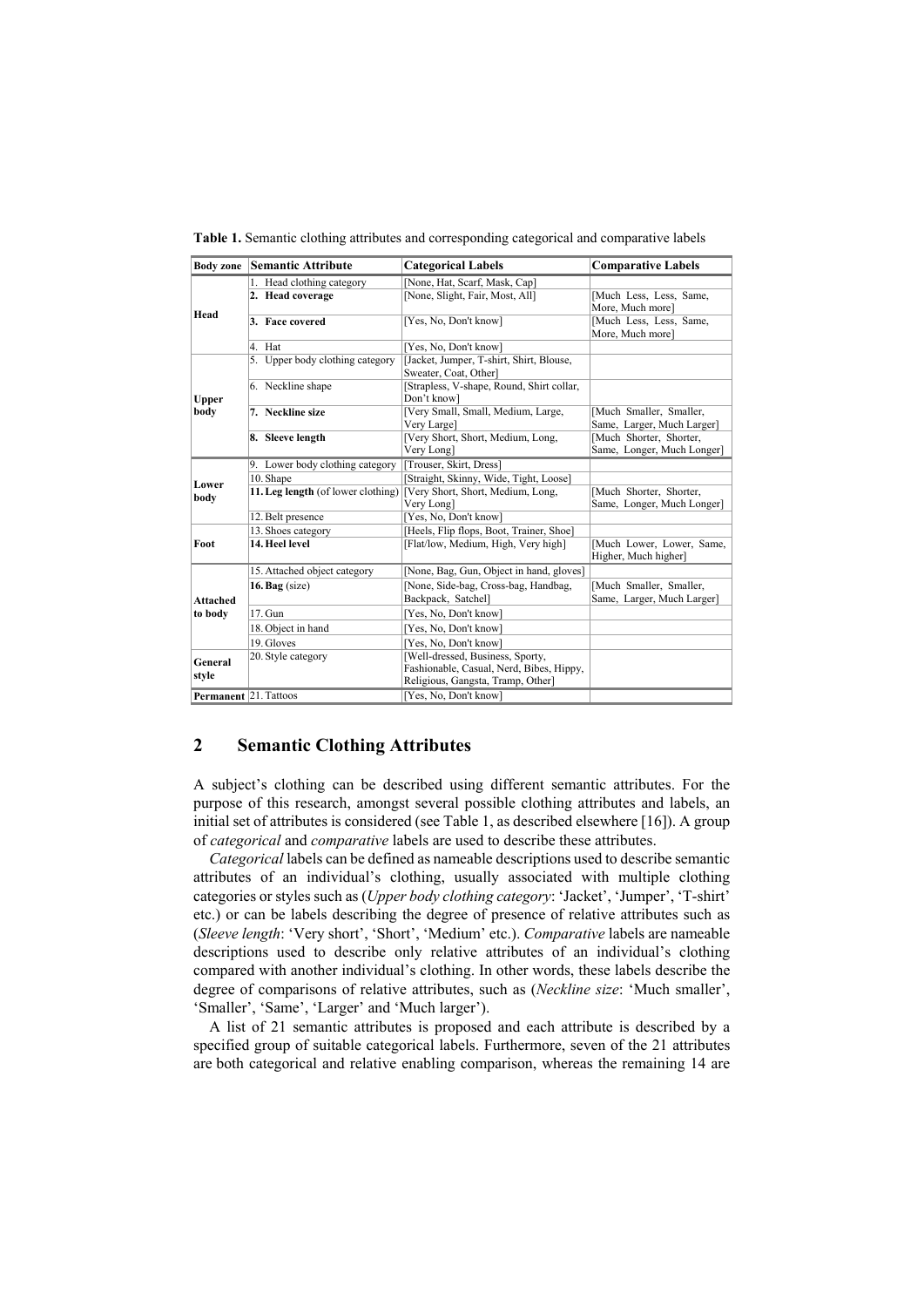unsuited for comparison because they are binary or multi-class attributes that can be described using only categorical (absolute) labels. In Table 1 the seven relative comparable attributes are in bold. We utilise an early analysis [17] used bipolar scales to define traits for whole-body descriptions. For all binary-label clothing attributes, such as 'Belt presence', a label 'Don't know' was included as a choice.

# **3 Data Acquisition**

The Soton Gait Database [18] is a standard database and comprises a subset of fullbody fronta and side view still images. The front view images are used to collect clothing descriptions. This subset consists of 115 individuals with a total of 128 front view samples. Here, each sample is handled as an independent individual; multiple samples of a single individual are considered as different and independent entities by which each entity represents that individual only if wearing exactly the same clothing. Otherwise, it is considered as another entity, even though it belongs to the same individual. Here, each entity (i.e. sample in this dataset) is referred to as a *subject*. Note that 90% of the subjects in the database are university students and wear largely similar (summer) clothing (jeans, T-shirt, etc.) and the data appears sufficiently challenging for this initial study.



**Fig. 1.** Comparative Form of the website developed to obtain annotation data

A website, shown in Fig. 1, was designed and developed to obtain clothing labels and comparisons, through two tasks. The first task required a user to annotate ten subjects. Each subject was described by selecting 21 appropriate categorical labels. The second task required a user to compare one subject, selected randomly from the ten already annotated, with other ten new subjects. A comparison, between two subjects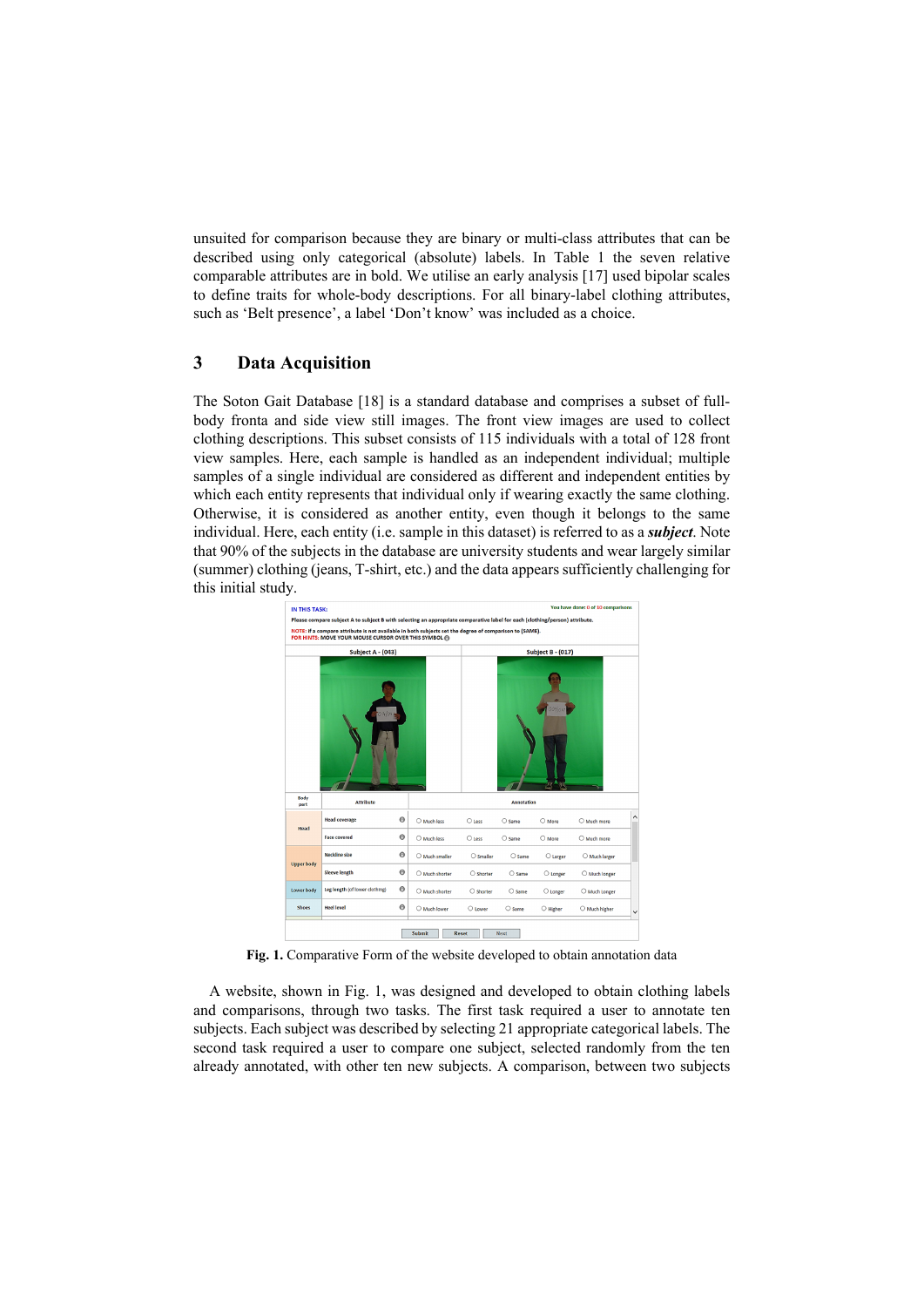was performed by selecting seven appropriate comparative labels. In this way 27 labellers provided a total of 12747 categorical and comparative labels on 128 subjects. Clothing attributes were grouped based on their zones and relevance as: Head, Upper body, Lower body, Foot, Attached to body, General style and Permanent as shown in Table 1 and Fig. 1.

6636 categorical and 2219 comparative labels were collected from the 27 users via the website. All 128 samples were labelled by multiple users, with one or more separate user annotations per subject describing the 21 categorical attributes such that, each subject's annotation provided by a single annotator. All subjects were compared using the seven relative attributes by multiple users. To enrich the comparison data from the available number of collected comparisons, 3892 additional comparisons were inferred when two subjects were both compared with another same subject.

### **4 Soft Clothing Biometrics**

### **4.1 Categorical Clothing Traits (***Cat-N***)**

Categorical annotations are used to form a categorical-based feature vector for each subject in a *Training* dataset. This feature vector is deduced by computing a normalized average-label per attribute for a set of labels provided by multiple users describing the same subject. The resulting 21 attribute values per subject are used to form a number of categorical feature vectors and to construct their galleries, containing the same type of feature vectors for all subjects in database. The first feature vector is formed using the values of all the 21 attributes, constructing a gallery called *Cat-21*. The second feature vector is formed from the values of a subset of the only seven relative clothing attributes, shown in bold in Table 1 (attributes 2, 3, 7, 8, 11, 14, and 16), to build a gallery called *Cat-7*.

**Feature Subset Selection.** A third feature vector is formed by applying one-way analysis of variance (ANOVA) to determine the most effective traits (and attributes) for discrimination. After analysing traits separately, traits were ranked as shown in Fig. 2. A minimum number of traits that achieve the best retrieval performance were selected. The third feature vector is formed using a subset of the top five traits (attributes 2, 8, 9, 12, and 11) outlined in Table 2-(a), building a gallery called (*Cat-5*).

### **4.2 Comparative Clothing Traits (***Cmp***)**

Comparison data can be used to convey meaningful information describing a subject in relation to the remaining population [1]. The collected comparative annotations need to be anchored, per attribute, to define invariant relative measurements for each subject. To derive these measurements, a ranking method needs to be applied to arrange a list of ordered subjects with respect to a single attribute. In the ranking process, the comparisons between subjects are used as rules to enforce ordering for subjects, and to adjust a relative measurement per attribute for each.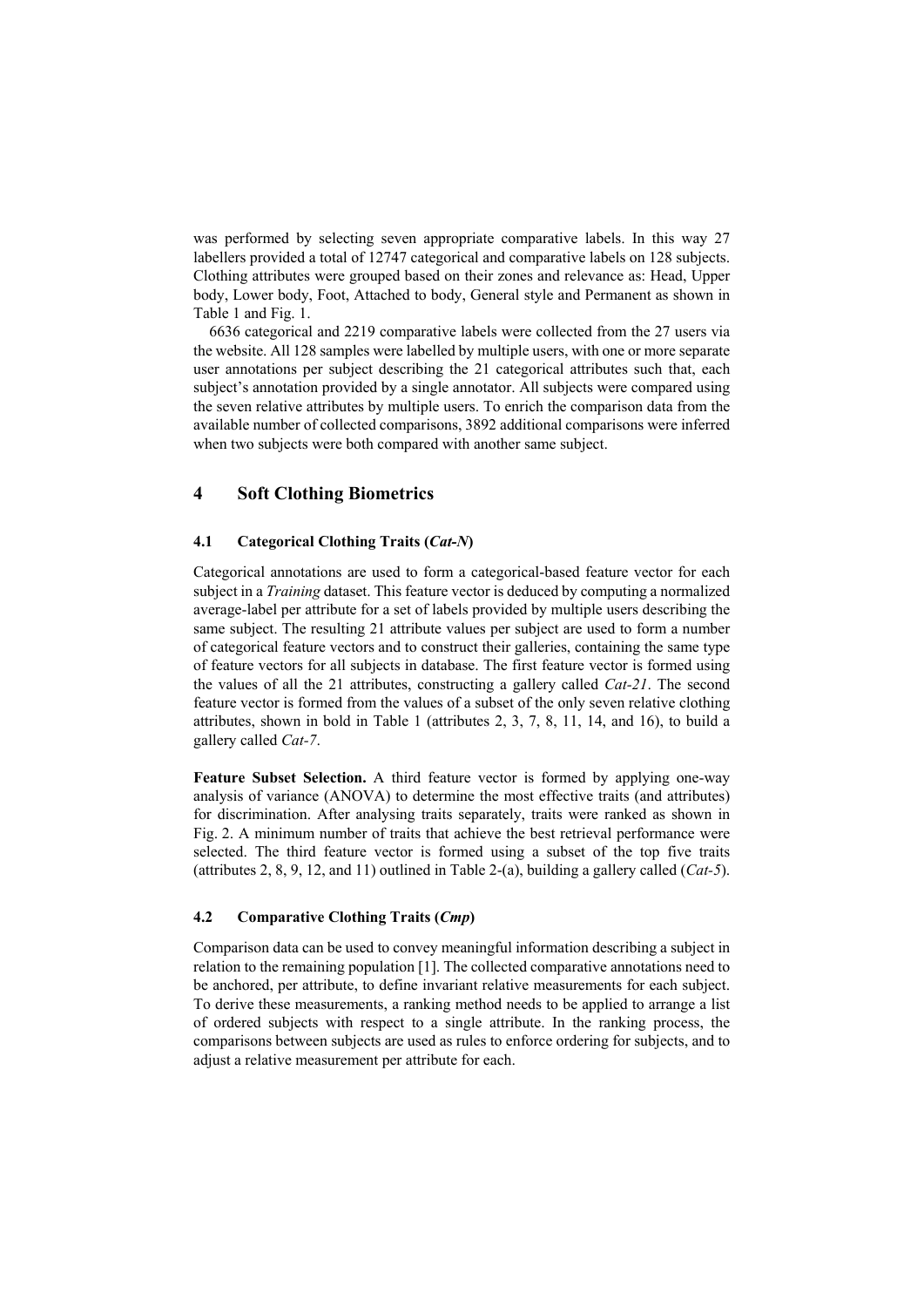**Ranking SVM.** To achieve ordering and to derive the desired relative measurements to represent comparative soft clothing traits, a soft-margin Ranking SVM method [19] is used, along with a supporting formulation of similarity constraints [20]. This applies a pairwise technique based on learning a ranking function per attribute, which can be used not only to determine the relative strength of attributes in a training sample, but also to predict the relative strength in a new test sample. Thus, for a set of attributes *A*, a ranking linear function *ra* is learned for each attribute *a* such that:

$$
r_a(x_i) = w_a^T x_i \tag{1}
$$

where  $w_a$  is the coefficient of the ranking function  $r_a$  and  $x_i$  is a feature vector of attributes of a subject being ranked. A set of comparisons is rearranged into two groups to represent the pairwise relative constraints required to learn a ranking function. The first group consists of a set of dissimilarity comparisons *Da* of ordered pairs so that (*i*,  $j$  $\in$ *D<sub>a</sub>* $\Rightarrow$  *i*>*j* whereas the second group comprises a set of similarity comparisons *S<sub>a</sub>* of non-ordered pairs so that  $(i, j) \in S_a \Rightarrow i = j$ .  $D_a$  and  $S_a$  sets are then utilized to derive the  $w_a$  coefficients of  $r_a$  according to the following formulation:

minimise 
$$
\left(\frac{1}{2} ||w_a^T||^2 + C \sum \xi_{ij}^2\right)
$$
  
\nsubject to  $w_a^T(x_i - x_j) \ge 1 - \xi_{ij}; \quad \forall (i, j) \in D_a$   
\n
$$
|w_a^T(x_i - x_j)| \le \xi_{ij}; \quad \forall (i, j) \in S_a
$$
\n
$$
\xi_{ij} \ge 0
$$
\n(2)

The degree of misclassification is measured by  $\xi_{ij}$  and the trade-off between maximizing the margin and minimizing the error (i.e. satisfying constraints) is denoted as *C*. The resulting optimal function  $w_a$  can enforce (explicitly) a desirable ordering for all training samples, in respect to *a*. A feature vector  $x_i$  is mapped using Eqn. (1) to a corresponding feature vector comprising a number of real-value relative measurements. Each measurement represents the relative strength of a single attribute.

All subjects in the *Cat-7* gallery are used as a training dataset to learn seven optimal ranking functions for the seven relative attributes. The weighting of each function is derived using the formulation in Eqn. (2). The desirable per attribute ordering of all subjects is deduced from  $w$ . Then by Eqn. (1), each value of  $w$  is used to map each feature vector in *Cat-7* to a corresponding vector of seven relative measurements (i.e. comparative traits) describing a single subject. All the obtained relative measurement vectors are gathered to compose a fourth gallery called (*Cmp*).

### **5 Data Analysis**

#### **5.1 Analysis Of Variance (ANOVA)**

Table 2 provides the ordered lists of resulting ANOVA test values for categorical and comparative clothing traits. Accordingly, Fig. 2 shows ordered p-values scaled positively by computing the absolute logarithm of the p-value, which emphasises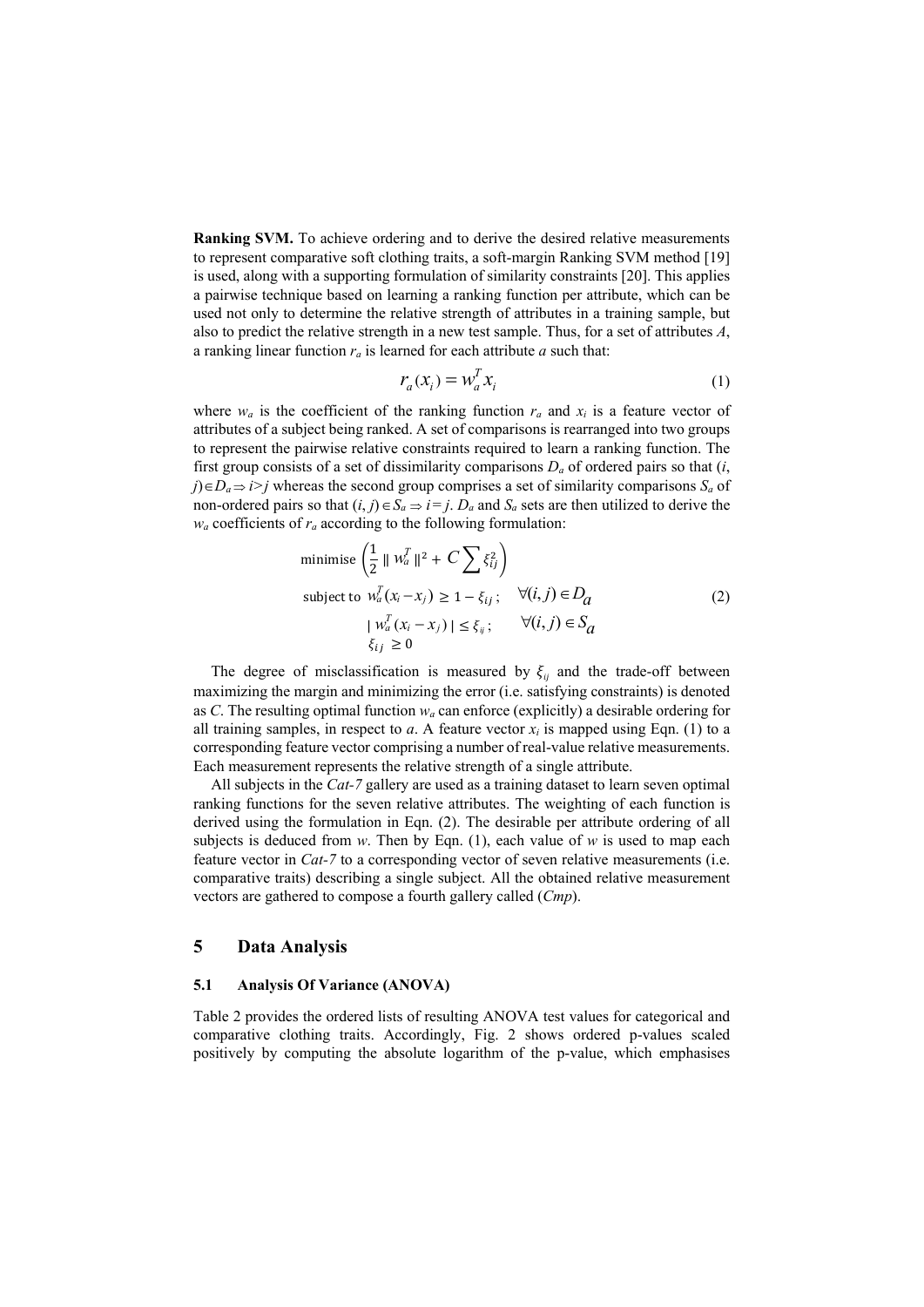smaller p-values. Scaling is used to magnify small differences between p-values and to be visually observable. Head coverage is highly discriminative since few subjects had covered heads. It is perhaps surprising that sleeve length is so discriminative, especially compared with the length of the trousers, but that is what this analysis reveals, and no summary analysis is possible by human vision.



**Fig. 2.** Attributes ordered according to p-values

| (a) Categorical trait              | (b) Comparative trait |                                             |                             |                              |                           |
|------------------------------------|-----------------------|---------------------------------------------|-----------------------------|------------------------------|---------------------------|
| Soft clothing biometrics           | <b>F-ratio</b>        | <b>P-value</b><br>$(df=315)$ $(p \le 0.05)$ | Soft clothing<br>biometrics | <b>F-ratio</b><br>$(df=315)$ | P-value<br>$(p \le 0.05)$ |
| 2. Head coverage                   | 13.239                | 8.45E-53                                    | 2. Head coverage            | 11.369                       | 1.08E-47                  |
| 8. Sleeve length                   | 10.549                | 3.07E-45                                    | 8. Sleeve length            | 9.790                        | 7.79E-43                  |
| 9. Lower body clothing category    | 10.189                | 4.07E-44                                    | 16. Bag $(size)$            | 4.258                        | 1.73E-19                  |
| 12. Belt presence                  | 4.600                 | 2.46E-21                                    | 11. Leg length              | 3.622                        | 7.16E-16                  |
| 11. Leg length (of lower clothing) | 3.478                 | 5.07E-15                                    | (of lower clothing)         |                              |                           |
| 5. Upper body clothing category    | 3.324                 | 4.25E-14                                    | 3. Face covered             | 2.186                        | 5.30E-07                  |
| 13. Shoes category                 | 3.265                 | 9.66E-14                                    | 7. Neckline size            | 2.140                        | 1.03E-06                  |
| 14. Heel level                     | 3.057                 | 1.80E-12                                    | 14. Heel level              | 1.852                        | 6.07E-05                  |
| 6. Neckline shape                  | 2.608                 | 1.16E-09                                    |                             |                              |                           |
| 20. Style category                 | 2.326                 | 6.96E-08                                    |                             |                              |                           |
| 10. Shape (of lower clothing)      | 1.618                 | 0.0013                                      |                             |                              |                           |
| 7. Neckline size                   | 1.608                 | 0.0015                                      |                             |                              |                           |
| 4. Hat                             | 1.471                 | 0.0081                                      |                             |                              |                           |
| 21. Tattoos                        | 1.214                 | 0.1129                                      |                             |                              |                           |
| 15. Attached object category       | 0.874                 | 0.7910                                      |                             |                              |                           |
| 18. Object in hand                 | 0.874                 | 0.7910                                      |                             |                              |                           |

**Table 2.** Ordered list of clothing traits by their F-ratios

| (b) Comparative trait                 |                              |                                  |  |  |  |
|---------------------------------------|------------------------------|----------------------------------|--|--|--|
| Soft clothing<br>biometrics           | <b>F-ratio</b><br>$(df=315)$ | <b>P-value</b><br>$(p \le 0.05)$ |  |  |  |
| 2. Head coverage                      | 11.369                       | 1.08E-47                         |  |  |  |
| 8. Sleeve length                      | 9.790                        | 7.79E-43                         |  |  |  |
| 16. Bag $(size)$                      | 4.258                        | 1.73E-19                         |  |  |  |
| 11. Leg length<br>(of lower clothing) | 3.622                        | 7.16E-16                         |  |  |  |
| 3. Face covered                       | 2.186                        | 5.30E-07                         |  |  |  |
| 7. Neckline size                      | 2.140                        | 1.03E-06                         |  |  |  |
| 14. Heel level                        | 1.852                        | 6.07E-05                         |  |  |  |

#### **5.2 Correlations and Significance**

The exploration of clothing traits' significance and correlations, is deemed to be an important analysis resulting in a better comprehension of which of traits contribute most to identification and leading to wider potential predictability of other traits [3]. The proposed clothing traits were assessed to investigate their correlation and effectiveness for subject description. For the sake of this investigation, we used the correlation matrix computed using (Pearson's *r*) correlation coefficient to highlight the significance of an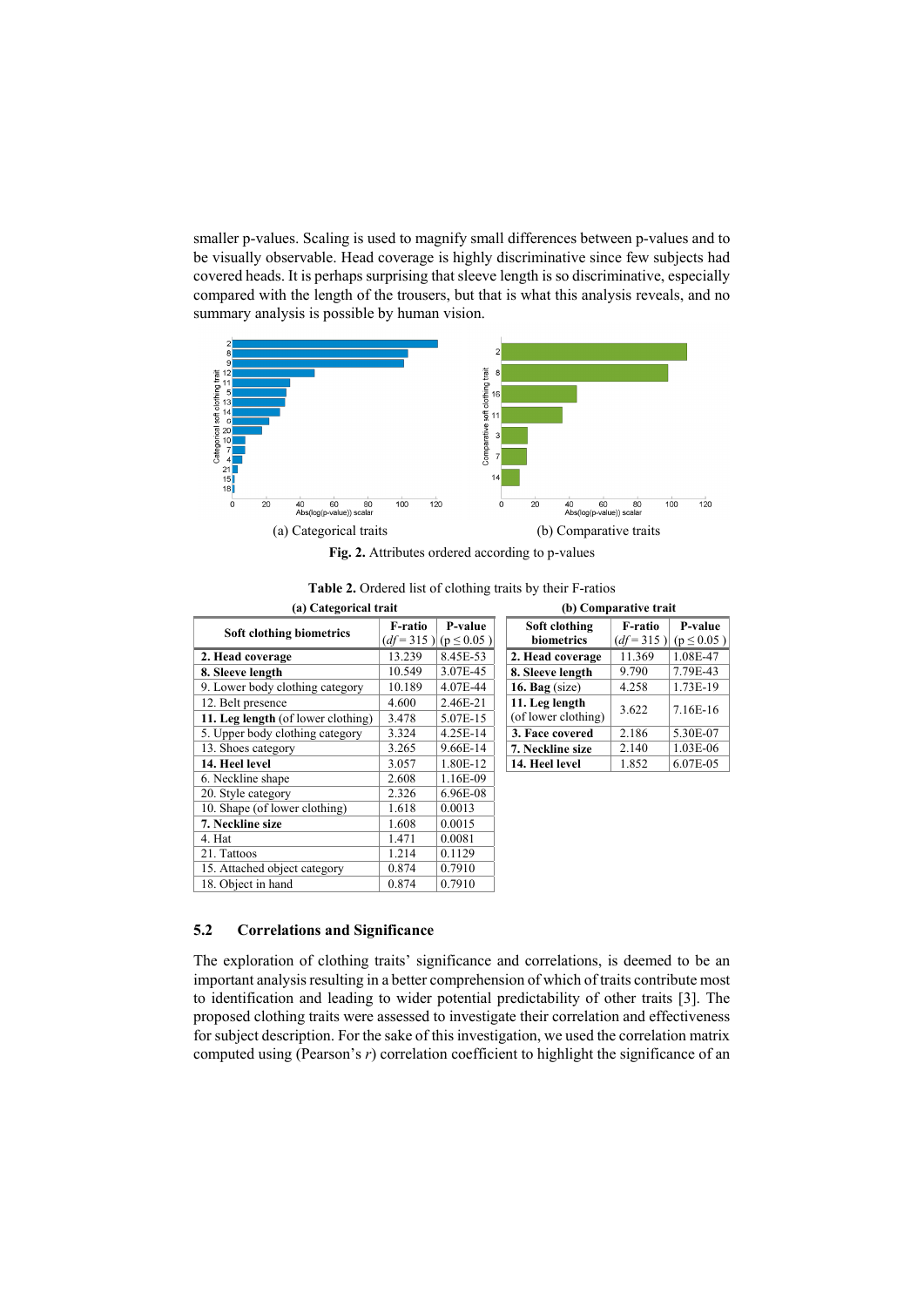attribute and the mutual relations between traits. Note that, when one or both of correlated labels are binary or multi-class describing pure (nominal) categorical traits, this indicates that they are simultaneously present in a single annotation. That is because the assigned numeral values of such labels are unlike (ordinal) labels of relative measurements, so they can be assigned values in any order or their values can be exchanged.



**Fig. 3.** Correlation matrix between the soft clothing traits

Fig. 3 demonstrates the correlation between the most significant categorical traits and comparative traits (see Table 2); traits without correlation are not shown. High correlation is symbolized by orange, and low by blue/green. In the categorical matrix, traits relating to head coverage (2) and (4) are highly correlated, as are the traits (15) and (18) relating to the description of items attached to the body. Clothing categories are well correlated for upper (5) and lower (9) body, as expected. In the comparative matrix, sleeve length (8) and heel level (14) are highly correlated. Heel level is also well correlated with leg length (11) and neckline size (7). The structures of both correlation matrices suggest that the desired uniqueness has indeed been achieved.

## **6 Retrieval using Soft Clothing Traits**

The main objective of this experimental work is to validate and evaluate the proposed soft clothing approaches, described in Section 4, in retrieval and to explore their viability to supplement the performance of soft body biometrics. The distinction between retrieval and recognition concerns the ability to generalise to unseen data. We use the previously collected soft body descriptions from the Soton database [11] where each of 115 individuals was labelled by multiple users' describing 23 soft bodily traits. These traits were grouped into three categories: *Body shape*, *Global*, and *Head*. Our clothing analysis is used to enhance the retrieval in two different respects. Firstly, to enhance the performance of only the traditional soft traits (Age, Ethnicity, Sex, and Skin Colour) which were grouped as *Global* attributes as in [4]. Secondly, to enhance all the mentioned 23 soft body traits including the four traditional traits.

Biometric based retrieval can be described as a task that aims to identify an unknown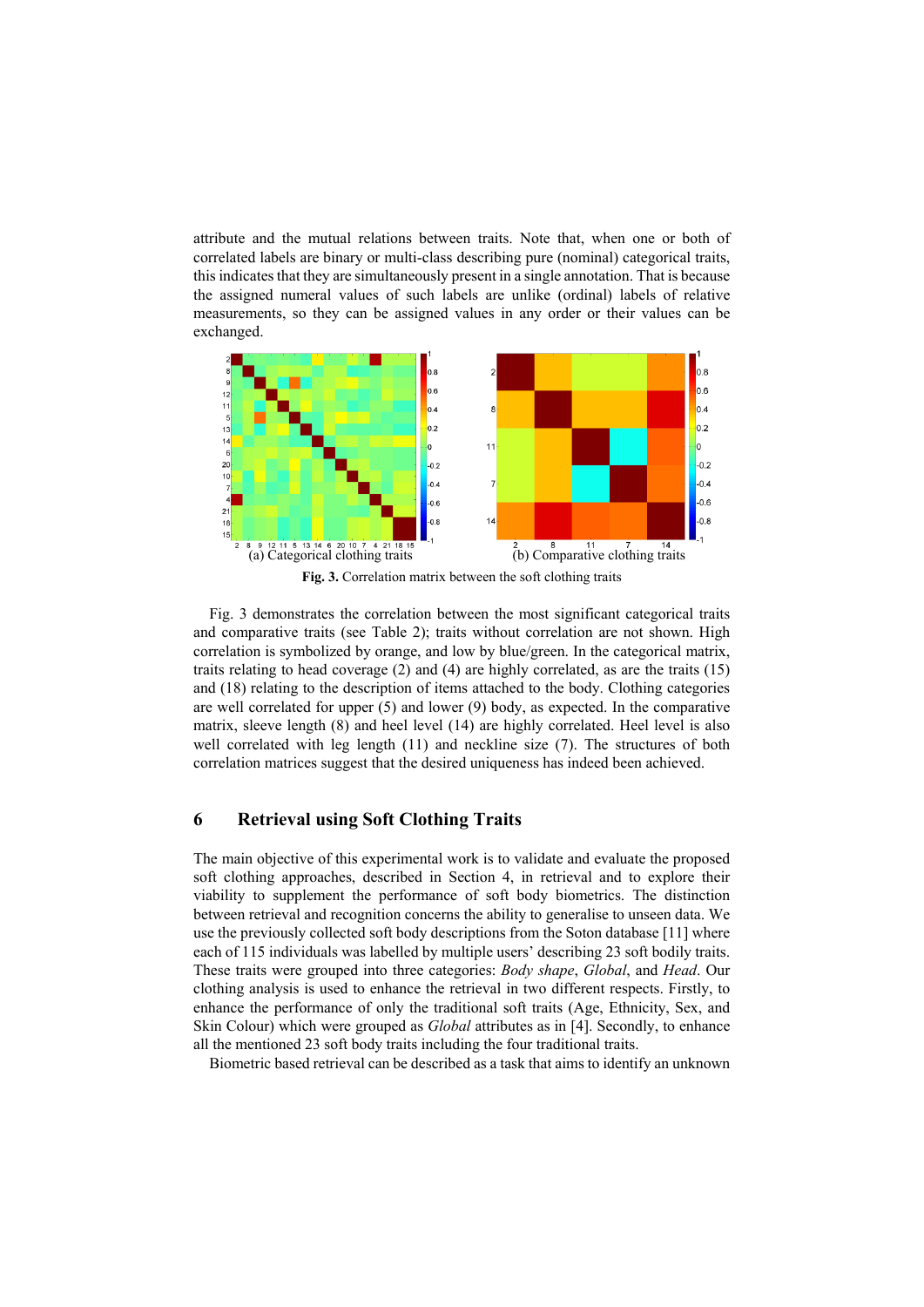subject by comparing and matching their biometric signature with those signatures enrolled in a database [1]. For the sake of retrieval, the collected clothing annotations were divided into two sets: a *Query* set comprising one annotation per subject for each of the 128 subjects, which is used (as unseen data) to examine retrieval; and a *Training* set containing all the remaining annotations, which is used for training and feature selection processes. All annotations in the *Query* set are excluded from the label data, and not reused in *Training* set and not involved in any training processes. The body *Training* set is used to derive for each subject a single feature vector consisting of 23 normalized average-labels. These average-labels are computed for a set of annotations provided by multiple users describing the 23 body traits of the same subject. A set of all computed feature vectors comprises a gallery called *softBody* to be tested separately in retrieval. Then each of the soft clothing galleries (*Cat-21*, *Cat-7, Cat-5,* and *Cmp*) is used to supplement *softBody* such that, each feature vector describing a single subject in *softBody* is concatenated to a corresponding feature vector describing the same subject in each of clothing galleries, resulting in: *softCat-21*, *softCat-7*, *softCat-5* and *softCmp* galleries. Another gallery called *tradSoft* is derived from *softBody,* consisting of a four-trait feature vector per subject subset of only comprising only the four traditional soft descriptions (i.e. Age, Ethnicity, Sex, and Skin Colour). Likewise, *tradSoft* is extended to four versions supplemented by clothing to construct new galleries: *tradCat-21*, *tradCat-7*, *tradCat-5* and *tradCmp*. Query-vectors are normalised and reshaped according to the feature-vectors in a tested gallery to enable comparison and matching.

The likelihood between every single query-vector and all subject-vectors in a gallery is estimated and retrieved, resulting in an ordered list of all subjects based on likelihood evaluated by the sum of Euclidean distance between query and gallery vectors. A number of standard performance evaluation methods are used to enable comparison between approaches from different perspectives. The Cumulative Match Characteristic (CMC) curve is applied to summarize the retrieval accuracy, which scores the existence of the correct subjects within a (likelihood-based) ranked list starting from list-length of 1 to 128 the total number of subjects in a tested gallery. Receiver Operator Characteristic (ROC) analysis is used to assess and compare the approaches performance and their generated errors. A set of further performance metrics are deduced from the ROC analysis comprising the Area Under the Curve (AUC) as in our consideration a smaller are under the ROC curve reflecting a less error and a better performance, and the Equal Error Rate (EER). Also the Decidability Index (*d'*) metric is computed from the normalized distance between the two means of *Genuine* (*G*) and *Imposter* (*I*) distributions such that  $d' = |\mu_G - \mu_I| / \sqrt{(\sigma_G^2 + \sigma_I^2) / 2}$ . The overall performance, with respect to all evaluation metrics, is deduced for all approaches to rank them by overall score.

### **6.1 Retrieval using Clothing and Traditional Soft Biometrics**

The ROC performance of the examined approaches is compared in Fig. 4, where all clothing approaches but *tradCat-21* provide better retrieval accuracy and less error. Table 3 reports the CMC scores and the average-sum scores along different ranks,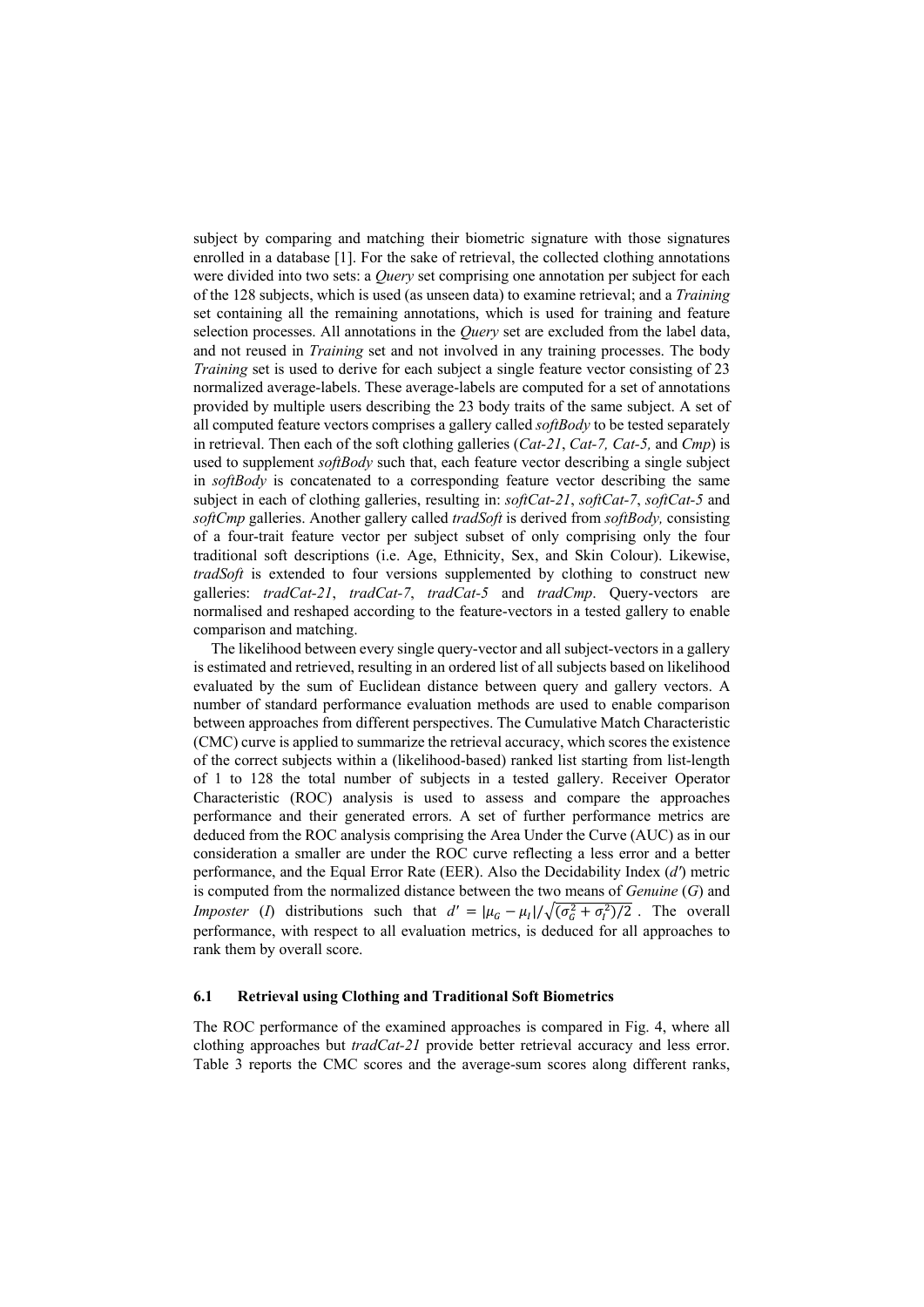besides the ROC analysis results for the traditional soft traits (Age, Ethnicity, Sex, and Skin Colour) and when adding soft clothing traits to them; all the best values are shown in bold. In all the retrieval match score, all clothing approaches enhance the retrieval performance of the traditional soft biometrics up to 9% in average at rank 128 achieved by *tradCat-5.* The best overall performance achieved by *tradCat-5* followed by *tradCmp* with slightly low performance and very close scores across all assessment metrics. However, *tradCmp* receives the best scores in the average score up to rank 10 and reaching, and *tradCat-7* attains the highest score at rank 1, then is exceeded by *tradCat-5* and *tradCmp* with the rank increase.



| Approach   | Top<br>rank | AVG sum match<br>scores up to rank |        | 100% accuracy<br>achieved at rank | EER   | AUC   | $d^{\prime}$ | Performance<br>overall rank |  |
|------------|-------------|------------------------------------|--------|-----------------------------------|-------|-------|--------------|-----------------------------|--|
|            | $=1$        | $=10$                              | $=128$ |                                   |       |       |              |                             |  |
| tradSoft   | 0.14        | 0.27                               | 0.838  | 106                               | 0.094 | 0.039 | 2.379        |                             |  |
| tradCat-21 | 0.23        | 0.41                               | 0.866  | 108                               | 0.107 | 0.050 | 1.829        |                             |  |
| tradCat-7  | 0.25        | 0.47                               | 0.900  | 95                                | 0.116 | 0.039 | 2.292        |                             |  |
| tradCat-5  | 0.24        | 0.49                               | 0.925  | 70                                | 0.086 | 0.032 | 2.436        |                             |  |
| tradCmp    | 0.24        | 0.50                               | 0.919  | 67                                | 0.094 | 0.037 | 2.416        |                             |  |

**Table 3.** Performance metrics of traditional soft biometrics and when supplemented by clothing

#### **6.2 Retrieval using Clothing and soft body biometrics**

Fig. 5 presents the CMC curves of the retrieval performance of soft body traits and compare the performance the clothing approaches. The figure shows the CMC curves up to rank 25 where the differences between compared approaches are more significant and can be appreciated. Table 4 provides all the produced metric results of CMC and ROC of body soft biometrics and the clothing approaches. The approaches *softCat-5*, *softCmp*, and *softCat-7* respectively gain a highest performance that improves retrieval performance of using soft body biometrics alone, *softCat-21* starts with a higher accuracy than *softBody* but provides a lower performance between rank 2 and 23, and then increase rapidly over all approaches.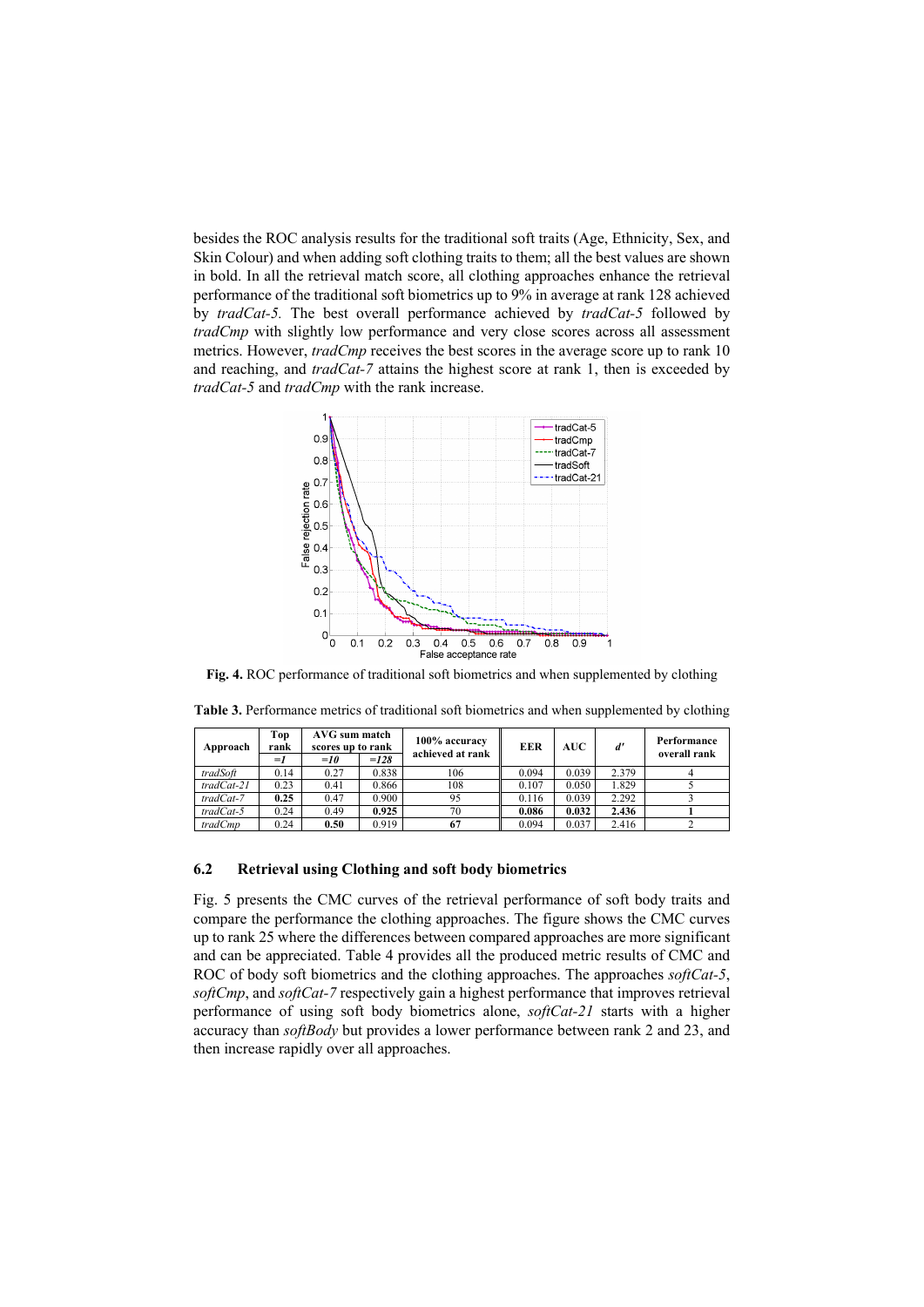The best overall performance is achieved by *softCat-5* as it yields the best scores in all evaluation measurements but two as can be observed in Table 4. All clothing approaches started with better retrieval accuracy at rank 1 than the soft body traits, while *softCat-5* considerably increase the retrieval from only 67% to 82%. Although the inferiority of the *softCat-21* in all used evaluation criteria compared with its clothing-based counterparts, it is the first to reach the reach 100% at a minimum rank of 32. *softCmp* receives the best score in terms of decidability metric *d'*.

**Approach Top rank AVG sum match EXECUTE AVG sum match**<br> **scores up to rank 100% accuracy**<br> **100% accuracy**<br> **100% accuracy ank scores up to rank** 100% accuracy<br>  $=$ *i*  $=$ *i0*  $=$ *i28* achieved at rank **b** EER AUC *d'* **e** overall rank **b** overall rank *softBody* | 0.668 | 0.900 | 0.988 | 56 | 0.196 | 0.146 | 1.611 | 4 *softCat-21* 0.695 0.882 0.987 **32** 0.259 0.177 0.942 5 *softCat-7* | 0.742 | 0.923 | 0.990 | 49 | 0.209 | 0.133 | 1.417 | 3 *softCat-5* **0.820 0.946 0.992** 47 **0.167 0.105** 1.552 **1**  *softCmp* 0.742 0.927 0.990 40 0.170 0.113 **1.770** 2

**Table 4.** Performance metrics of body soft biometrics and when supplementd by clothing



**Fig. 5.** CMC performance (up to rank 25) of the soft body biometrics and when supplementd by clothing

# **7 Conclusions and Future Work**

This paper explores the viability of using soft clothing attributes to achieve enhanced subject retrieval. The results of this exploration using clothing traits highlights a potentially valuable addition to the field of soft biometrics. This can lead to new and useful enhanced biometric applications and systems, using soft clothing biometrics for various purposes including subject search, retrieval, identification, and reidentification. Our analysis of soft clothing traits indicates that such clothing characteristics can be associated in biometric signatures and achieve successful subject retrieval.

Future work will continue to investigate the ability and significance of the new soft clothing biometrics for retrieval in more challenging scenarios. One possible scenario